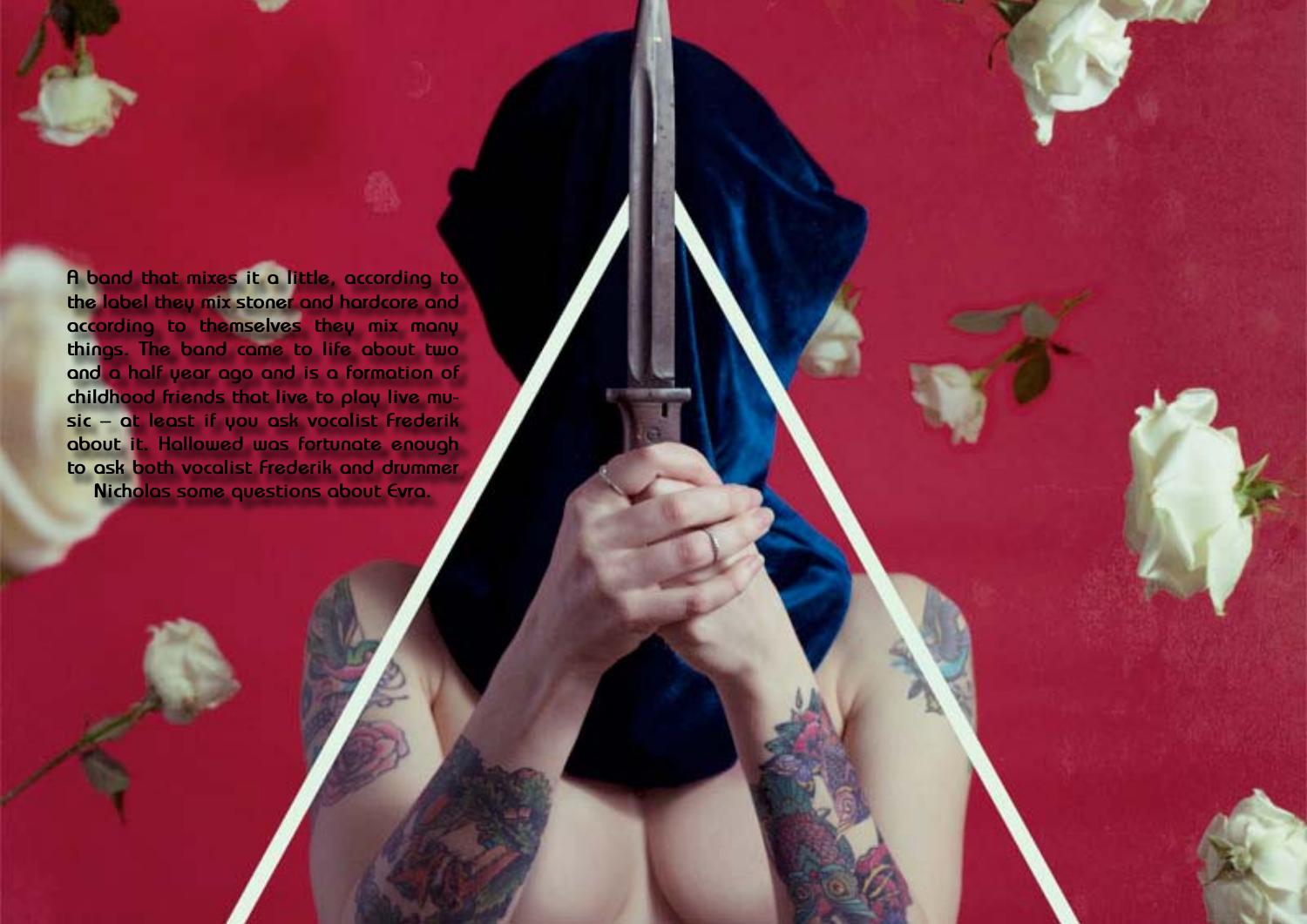written by daniel källmalm photos: evra press photos published on nov 4, 2015

Besides being this new band who live for the live stage, they also like having a good time with beers and some hell raising – that is according to vocalist Frederik. That is also how the name came about, and it has nothing to do with football player Patrice Evra as none of the band's members sport.

have any interest in that kind of and straight to the point is how - We found out about him af-mewhere along those lines falls authentic and new. Frederik laughs at the substances remark, but maybe that isn't too far off both the origin of the name as well as the sound of the band. Groovy, catchy, energetic our review describes it, and so-

ter we named the band Evra and none of us knew he existed beforehand. Unfortunately I can't tell you the meaning behind our bands' name, but I can tell you that it was born on an unholy night filled with smoke, whiskey and other substances.

Frederik's answer as well.

- Raw and chaotic yet sometimes groovy and melodic. We try our hardest to mix those two elements and try to create something authentic that takes the listener on a sonic roller coaster ride. We try to balance out the chaotic with the melodic and luckily; we have been pretty fortunate with the result so far.

- I think the mash-up of genres strive to experience new places "Lightbearer" and refers to Lucomes from each band member's and countries. Beyond the live cifer. All the album's lyrics have own musical preference, because aspect of our band, we always a tie to the title and the theme is want to write a better song than related to freedom and symbols

Bands like Gallows, Cancer Bats, Graveyard and Sabbath are sources of inspiration but they also aim to create something

we all listen to completely different stuff, and when we write we previously have, and in my of that. music that comes out a lot.

The grand plan of this band is to play many live shows and write better songs, Frederik does ing. not want to give any more hopes these guys.

than that – maybe fame and for-mething all bands should do and tune isn't the driving force for really live by, only time will tell if That last remark is really so-Evra can live up to that.

- Every one of us has a similar goal. Simply to play as many live **Lightbearer** shows as we can and we always Evra's debut album is called

what we've already done it just

opinion if a song isn't better than - The main theme of "Lightbeaisn't worth putting out or play-me Lucifer is a symbol of that. rer" is personal freedom and for When I wrote the lyrics I tried to take my/our everyday experiences and retell them in philosophical way that constantly questions society, religion and oneself.

> And the album did turn out the way they had hoped according to Frederik but he also points out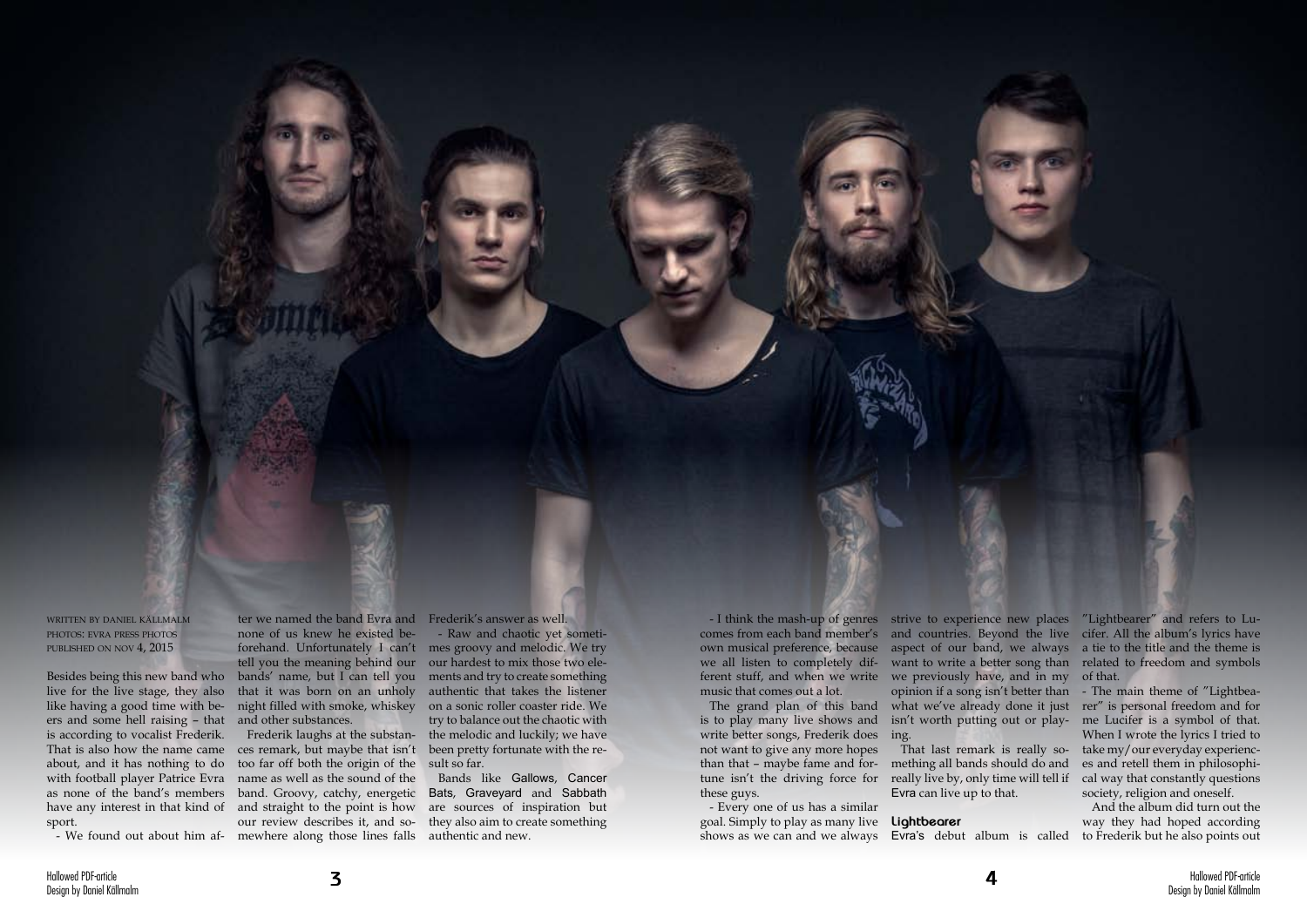

that he allows himself to be self-album also sports a very striking critical of the work he does and will find things he knows could be done better and compares it to a thing I suppose many of you have done.

better at whatever you do in life. Always reflect on your craft and try to perfect it, personally that's what I've learned over the years. of that specific period of your life, both the wonderful and the hor - as the songs on the record. rible ones.

vousness when recording music some really cool stadium. Nicand that was eased so much by Lewis Johns who recorded our al bum. He is an extremely talented producer and such a cool guy! He definitely helped me out a great deal with overcoming my mental barriers and helped me reach a I've previously had.

Horrible memories, I hope that **Live & Touring** isn't something they will have With cool visual presence the when reflecting on the reception of their album some years from now. And it would seem like they rather have reason to maybe look back at it with fond memories.

states that when time passes he that was made by a plastic perartwork (not of Patrice Evra) son. Drummer Nicholas explains more about the artwork.

- The reaction and interest has explains Nicholas. been overwhelming. It's been such a thrill for us to see how many people actually likes it and we never thought in a million years it would be received as well as it did.

- I think that is extremely im- decided to give him complete portant if you want to become artistic freedom. We gave him a Recorded music is pretty similar rizon, Volbeat and I Killed The to a tattoo I guess. I feel like a re- Prom Queen so we knew we cord is a snapshot of a different were in good hands. We are very time in your life, and when you satisfied with the final result and hear it, it brings out the memories we think that the visual aspect of - When we choose to work with Plastic Kid (Jakob Printzlau) we couple of guidelines and left the rest for him to decide. Jakob has previously been working with bands such as Bring Me The Ho - "Lightbearer" is just as important

The outside people are happy which is probably very satisfacto ry, but what has been most satis factory with the album? Frederik the recording process.

think that for his part it is the per - be a cool place to perform, oth sonal victories achieved during ers dream of the larger venues. - I've always had a bit of ner - ing anywhere cool like Jupiter or Speaking of touring all over the place, one band we spoke with thought The Moon would Evra don't really dream of play holas the drummer thinks that it doesn't really matter where he is drumming but can stretch him self to stating that if you are boo king the larger Europen festivals you should contact him.

higher level of musicianship than dreaming of playing any parti - And it is not only the music ter to us if we are playing small that is victorious and cool, the or big stages. Both type of venues - I don't think that any of us are cular venue. It doesn't really mat -

band can have a cool backdrop for the live shows they so much live for. And they are looking to a lot of touring all over the place, they are hoping to be very busy,

- Yes. We are currently boo king as much touring as possible. We are planning to play all over Europe and we are thinking of doing a cross-continental tour as well. 2016 is going to be a busy year for us.